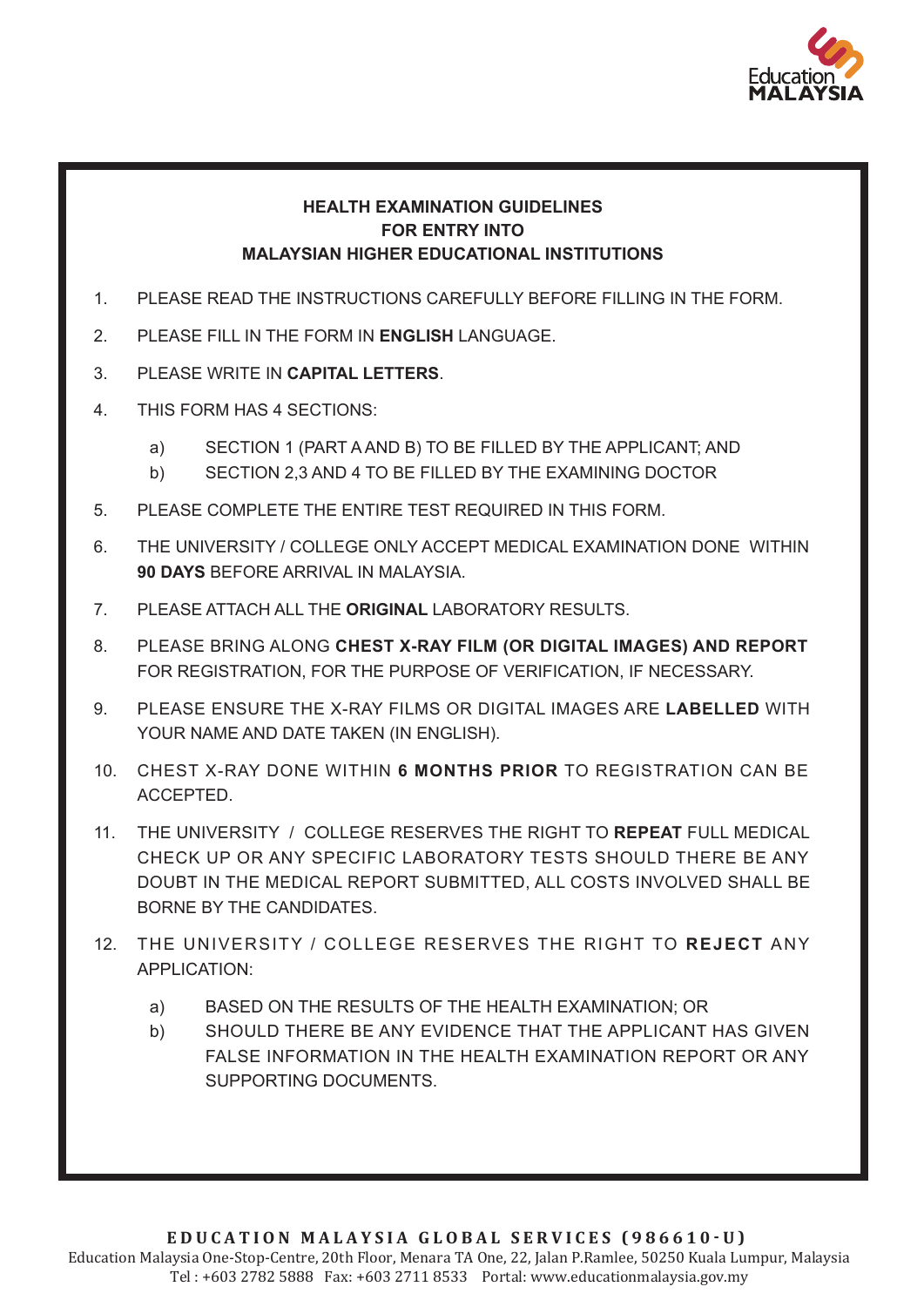

### **HEALTH EXAMINATION REPORT FOR INTERNATIONAL STUDENTS SECTION 1 (PART A)**

**FULL NAME (AS IN PASSPORT)**

| <b>INTERNATIONAL PASSPORT NUMBER</b> |            | <b>BLOOD GROUP (RHESUS)</b>         |                       |
|--------------------------------------|------------|-------------------------------------|-----------------------|
| <b>NATIONALITY</b>                   |            | <b>CONTACT NUMBER IN MALAYSIA</b>   |                       |
| <b>DATE OF BIRTH</b>                 | <b>AGE</b> | <b>SEX</b>                          | <b>MARITAL STATUS</b> |
| <b>ACADEMIC YEAR</b>                 |            | <b>STUDENT ID</b>                   |                       |
| <b>PROGRAMME OF STUDY</b>            |            |                                     |                       |
|                                      |            |                                     |                       |
| <b>PROGRAMME CODE</b>                |            |                                     |                       |
| <b>NEXT OF KIN</b>                   |            |                                     |                       |
| <b>NEXT OF KIN'S ADDRESS</b>         |            | <b>NEXT OF KIN'S CONTACT NUMBER</b> |                       |
|                                      |            |                                     |                       |

The details of the blood type recorded here are as reported by the patient and have not been tested or verified to be correct by the medical practitioner completing this online medical screening questionnaire. The medical practitioner completing this form disclaims any and all liability to the fullest extent permitted by law for any personal injury, suffering or loss caused by any reliance on this information by any other party.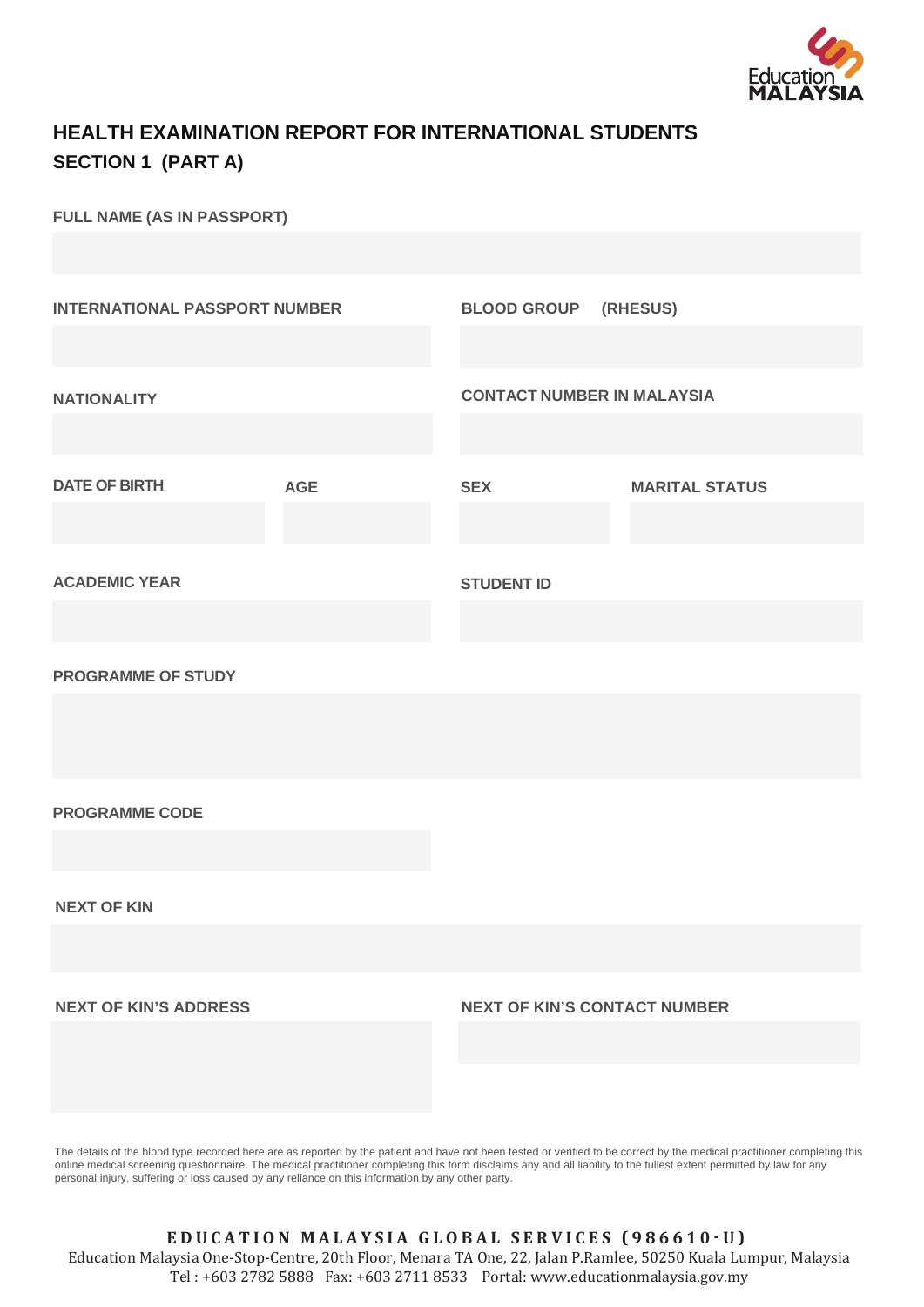

## **HEALTH EXAMINATION REPORT FOR INTERNATIONAL STUDENTS SECTION 1 (PART B)**

Declaration of self and family illness. Explain in full if you or your immediate\* family has any of the following illnesses. \* Immediate family refers to mother, brothers / sisters.

| <b>MEDICAL PROBLEMS</b>                        | <b>SELF</b> |           | <b>IMMEDIATE</b><br><b>FAMILY</b> |           | If "Yes" please state details |
|------------------------------------------------|-------------|-----------|-----------------------------------|-----------|-------------------------------|
|                                                | <b>Yes</b>  | <b>No</b> | <b>Yes</b>                        | <b>No</b> |                               |
| Congenital or Inherited Disorder<br>1.         |             |           |                                   |           |                               |
| 2. Allergy                                     |             |           |                                   |           |                               |
| <b>Mental Illness</b><br>3.                    |             |           |                                   |           |                               |
| Fits, Stroke, Other Neurological Disease<br>4. |             |           |                                   |           |                               |
| <b>Diabetes Mellitus</b><br>5.                 |             |           |                                   |           |                               |
| 6. Hypertension                                |             |           |                                   |           |                               |
| Heart or Vascular Disease<br>7.                |             |           |                                   |           |                               |
| 8. Asthma                                      |             |           |                                   |           |                               |
| <b>Thyroid Disease</b><br>9.                   |             |           |                                   |           |                               |
| 10. Kidney Disease                             |             |           |                                   |           |                               |
| 11. Cancer                                     |             |           |                                   |           |                               |
| 12. History of Surgery                         |             |           |                                   |           |                               |
| 13. Tuberculosis (TB)                          |             |           |                                   |           |                               |
| 14. HIV / AIDS                                 |             |           |                                   |           |                               |
| 15. Hepatitis B                                |             |           |                                   |           |                               |
| 16. Sexually Transmitted Diseases              |             |           |                                   |           |                               |
| 17. Drug Addiction                             |             |           |                                   |           |                               |
| 18. Other Illnesses                            |             |           |                                   |           |                               |

Current medication (Long Term)

| <b>VACCINATION HISTORY</b><br>(where applicable) | Yes | No | <b>Date of Vaccination</b> |
|--------------------------------------------------|-----|----|----------------------------|
| 1. Yellow Fever                                  |     |    |                            |
| 2. BCG                                           |     |    |                            |
| 3. Meningitis (Quadrivalent)                     |     |    |                            |
| 4. Hepatitis B                                   |     |    |                            |
| 5. Polio                                         |     |    |                            |
| 6. Measles                                       |     |    |                            |
| 7. Rubella                                       |     |    |                            |
| 8. Others: (specify)                             |     |    |                            |

Notes :

1. \*A valid Yellow Fever vaccination certificate is required from all travellers coming from or transited more than 12 hours through countries with risk of Yellow Fever transmission.

2. All students are required to take vaccines as listed in numbers 2-7 above.

3. The students are required to bring along the International Certificate of Vaccination or Prophylaxis with them for verification of information.

### EDUCATION MALAYSIA GLOBAL SERVICES (986610 · U)

Education Malaysia One-Stop-Centre, 20th Floor, Menara TA One, 22, Jalan P.Ramlee, 50250 Kuala Lumpur, Malaysia Tel : +603 2782 5888 Fax: +603 2711 8533 Portal: www.educationmalaysia.gov.my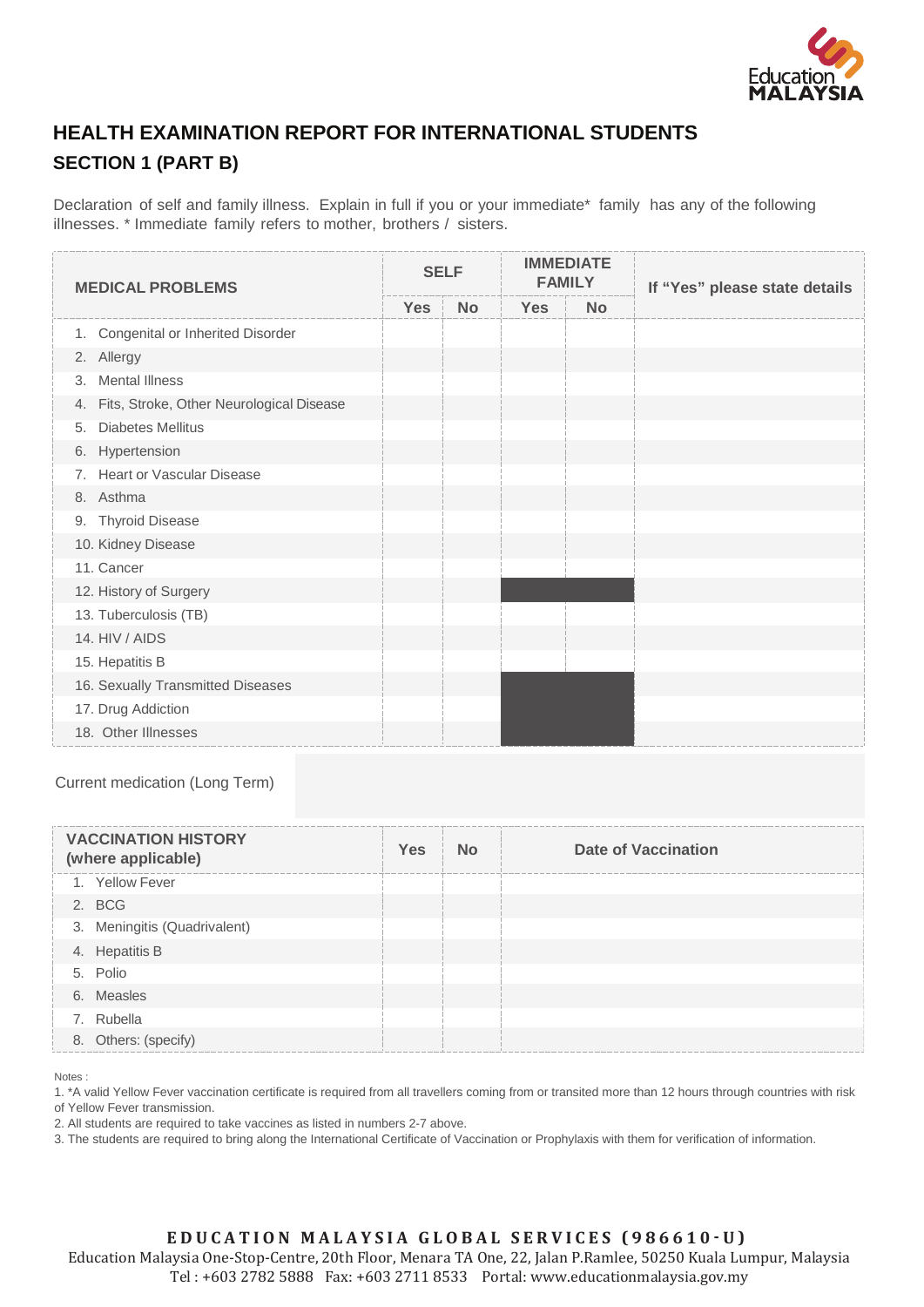

# **HEALTH EXAMINATION REPORT FOR INTERNATIONAL STUDENTS**

### **SECTION 2 - PHYSICAL EXAMINATION**

**FULL NAME (AS IN PASSPORT)**

| <b>INTERNATIONAL PASSPORT NUMBER</b> |                    |                         | <b>TYPE OF APPLICATION</b>   |                        |                         |  |  |
|--------------------------------------|--------------------|-------------------------|------------------------------|------------------------|-------------------------|--|--|
|                                      |                    |                         |                              |                        |                         |  |  |
| <b>DATE OF MEDICAL SCREENING</b>     |                    |                         | <b>EMGS REFERENCE NUMBER</b> |                        |                         |  |  |
|                                      |                    |                         |                              |                        |                         |  |  |
| <b>1. BASIC MEASUREMENT</b>          |                    |                         |                              |                        |                         |  |  |
|                                      |                    |                         |                              |                        | <b>BLOOD PRESSURE:</b>  |  |  |
| HEIGHT (m) :                         | <b>WEIGHT (kg)</b> | BMl(kg/m <sup>2</sup> ) | <b>PULSE RATE</b>            |                        |                         |  |  |
|                                      |                    |                         | (PER MINUTE)                 | <b>SYSTOLIC (mmHg)</b> | <b>DIASTOLIC (mmHg)</b> |  |  |
|                                      |                    |                         |                              |                        |                         |  |  |
| <b>VISION TEST</b>                   | <b>NORMAL</b>      | <b>DEFECTIVE</b>        |                              |                        |                         |  |  |
|                                      |                    |                         |                              |                        |                         |  |  |
| <b>UNAIDED (L)</b>                   |                    |                         | <b>COLOR VISION TEST</b>     |                        |                         |  |  |
| <b>UNAIDED (R)</b>                   |                    |                         | <b>COMMENT</b>               |                        |                         |  |  |
| AIDED (L)                            |                    |                         |                              |                        |                         |  |  |
|                                      |                    |                         |                              |                        |                         |  |  |
| AIDED (R)                            |                    |                         |                              |                        |                         |  |  |
| <b>HEARING ABILITY</b>               | <b>NORMAL</b>      | <b>DEFECTIVE</b>        | <b>COMMENT</b>               |                        |                         |  |  |
| <b>LEFT</b>                          |                    |                         |                              |                        |                         |  |  |
| <b>RIGHT</b>                         |                    |                         |                              |                        |                         |  |  |
|                                      |                    |                         |                              |                        |                         |  |  |

### **2. GENERAL EXAMINATION**

| <b>ITEM</b>      | YES / ABNORMAL | NO / NORMAL | <b>COMMENT</b> |
|------------------|----------------|-------------|----------------|
| a. DEFORMITIES   |                |             |                |
| b. PALLOR        |                |             |                |
| c. CYANOSIS      |                |             |                |
| d. JAUNDICE      |                |             |                |
| e. OEDEMA        |                |             |                |
| f. SKIN DISEASES |                |             |                |

### **3. SYSTEMIC EXAMINATION**

| <b>ITEM</b>                    | <b>NORMAL</b> | <b>ABNORMAL</b> | <b>COMMENT</b> |
|--------------------------------|---------------|-----------------|----------------|
| g. EYES (including funduscopy) |               |                 |                |
| h. EARS                        |               |                 |                |
| <b>NOSE</b><br>i.              |               |                 |                |
| j. ORAL CAVITY / THROAT        |               |                 |                |
| k. NECK                        |               |                 |                |
| I. CARDIOVASCULAR SYSTEM       |               |                 |                |
| m. RESPIRATORY SYSTEM          |               |                 |                |
| n. ABDOMEN/HERNIAL ORIFICES    |               |                 |                |
| o. NERVOUS SYSTEM              |               |                 |                |
| p. MENTAL STATUS               |               |                 |                |
| q. MUSCULOSKELETAL SYSTEM      |               |                 |                |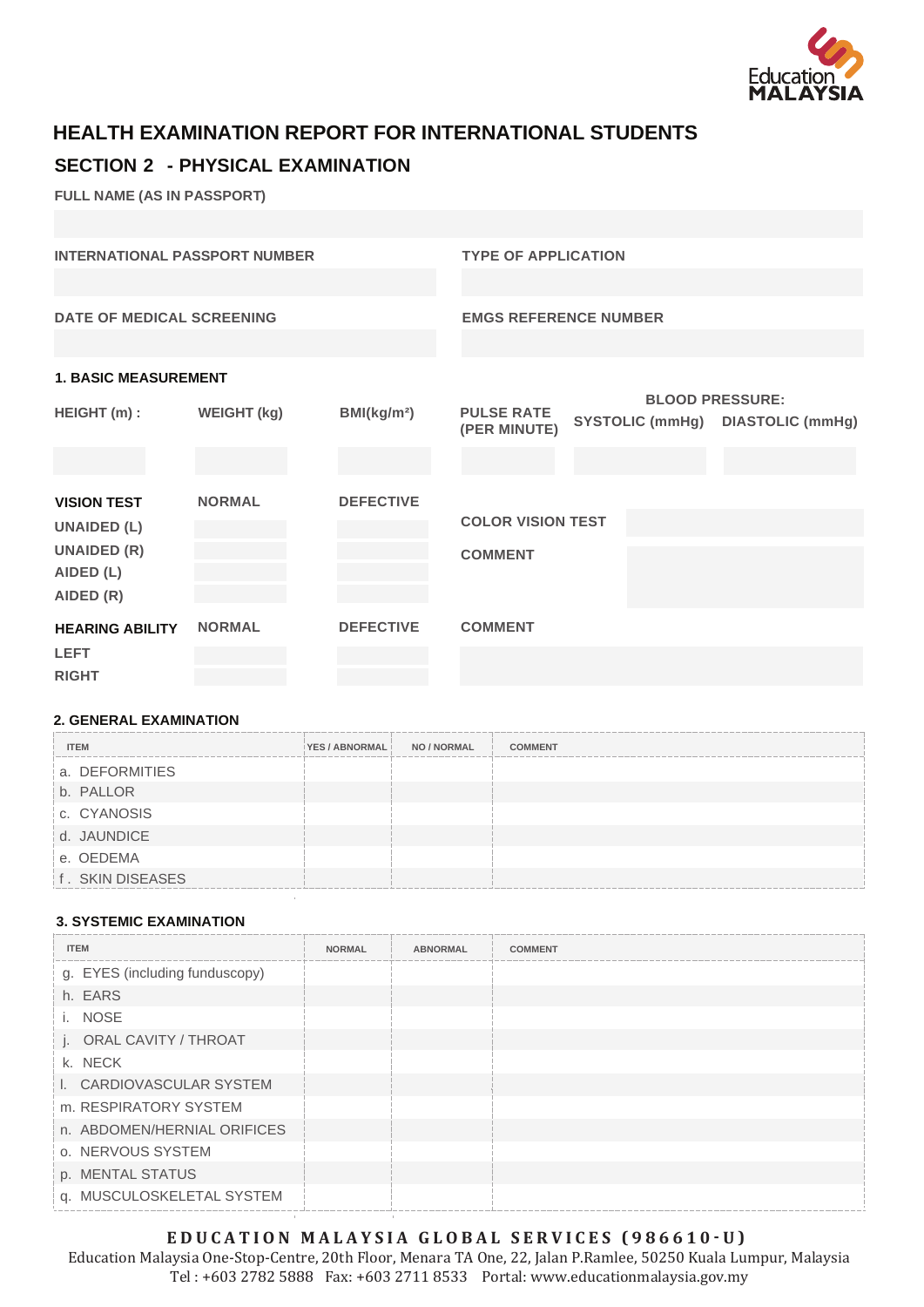

## **HEALTH EXAMINATION REPORT FOR INTERNATIONAL STUDENTS SECTION 2A - PHYSICAL EXAMINATION - EBOLA**

**FULL NAME (AS IN PASSPORT)**

**INTERNATIONAL PASSPORT NUMBER TYPE OF APPLICATION** 

**DATE OF MEDICAL SCREENING EMGS REFERENCE NUMBER**

#### **Have you in the last 30 days travelled to or from the following Ebola affected countries:**

| <b>ITEM</b>                        | <b>YES</b> | <b>NO</b> | <b>COMMENT</b> |
|------------------------------------|------------|-----------|----------------|
| Guinea                             |            |           |                |
| Sierra Leone                       |            |           |                |
| Liberia                            |            |           |                |
|                                    |            |           |                |
| Nigeria<br>Others (please specify) |            |           |                |
|                                    |            |           |                |

#### **Have you in the last 30 days come into contact with someone, who has in the last 30 days, traveled to or from the following Ebola affected countries:**

| <b>ITEM</b>                        | <b>YES</b> | <b>NO</b> | <b>COMMENT</b> |
|------------------------------------|------------|-----------|----------------|
| Guinea                             |            |           |                |
| Sierra Leone                       |            |           |                |
| Liberia                            |            |           |                |
|                                    |            |           |                |
| Nigeria<br>Others (please specify) |            |           |                |
|                                    |            |           |                |

#### **Have you in the last 30 days come into contact with Ebola infected persons or animals?**

| <b>ITEM</b> | <b>YES</b> | <b>NO</b> | <b>COMMENT</b> |
|-------------|------------|-----------|----------------|
| YES/NO      |            |           |                |

#### **Do you have any of the following Ebola virus symptoms?**

| <b>ITEM</b>                   | <b>YES</b> | <b>NO</b> | <b>COMMENT</b> |
|-------------------------------|------------|-----------|----------------|
| Sudden onset of fever         |            |           |                |
| Intense weakness              |            |           |                |
| Myalgia                       |            |           |                |
| Headache                      |            |           |                |
| Sore Throat                   |            |           |                |
| Vomiting                      |            |           |                |
| Diarrhoea                     |            |           |                |
| Rashes                        |            |           |                |
| Haematuria                    |            |           |                |
| <b>Bloody Stool</b>           |            |           |                |
| Internal or external bleeding |            |           |                |
| Others (please specify)       |            |           |                |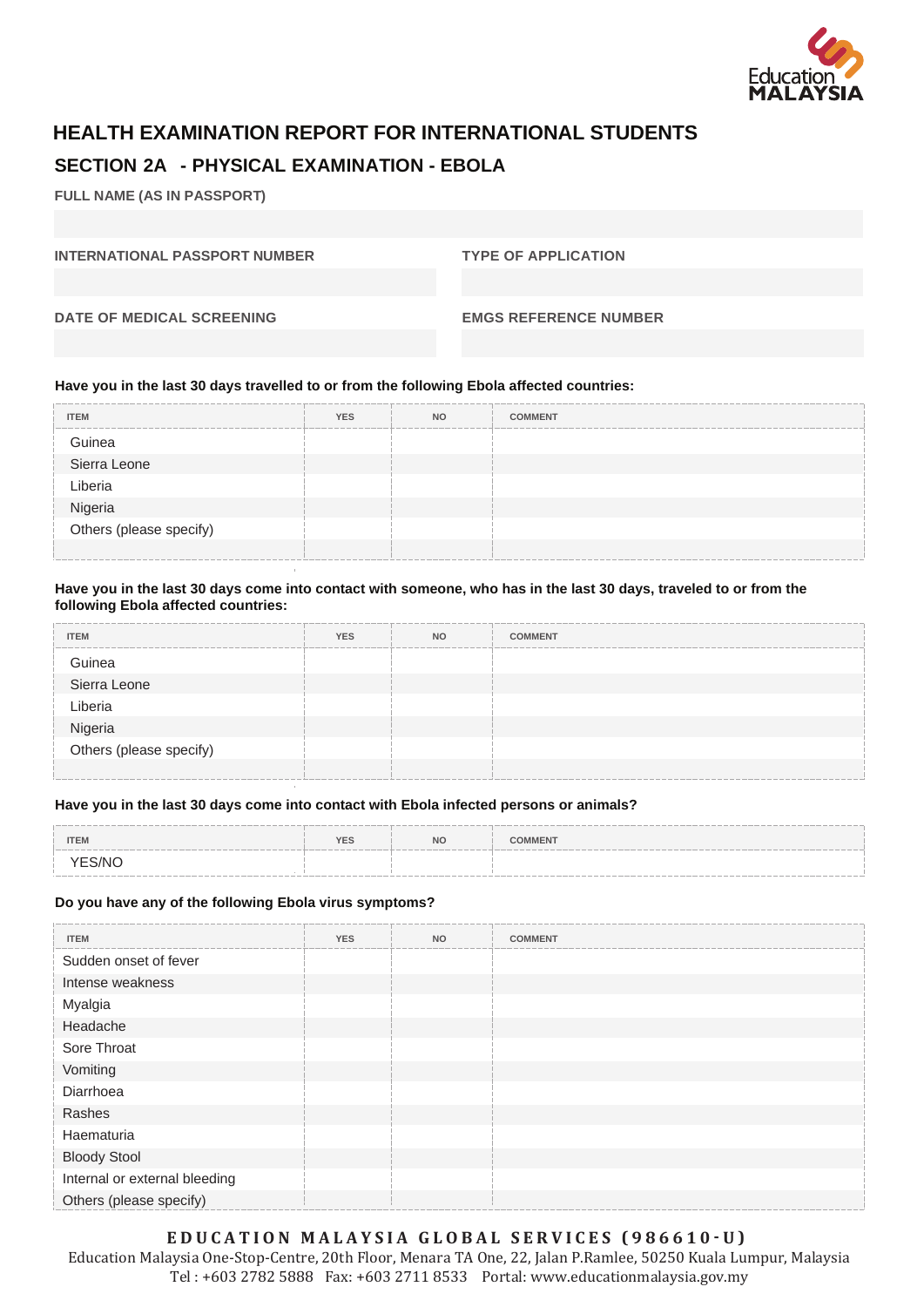

## **HEALTH EXAMINATION REPORT FOR INTERNATIONAL STUDENTS SECTION 3 - LABORATORY RESULTS**

**FULL NAME (AS IN PASSPORT)**

**INTERNATIONAL PASSPORT NUMBER EMGS REFERENCE NUMBER** 

**DATE OF LAB TEST NAME OF LAB** 

| <b>URINE TEST</b>              |                                                   |  |  |  |  |  |  |  |
|--------------------------------|---------------------------------------------------|--|--|--|--|--|--|--|
| <b>ITEM</b>                    | POSITIVE / ABNORMAL   NEGATIVE / NORMAL   COMMENT |  |  |  |  |  |  |  |
| a. ALBUMIN                     |                                                   |  |  |  |  |  |  |  |
| b. SUGAR                       |                                                   |  |  |  |  |  |  |  |
| c. MICROSCOPIC EXAMINATION     |                                                   |  |  |  |  |  |  |  |
| d. OPIATES (INCLUDING CODEINE, |                                                   |  |  |  |  |  |  |  |
| MORPHINE, HEROIN)              |                                                   |  |  |  |  |  |  |  |
| e. CANNABINOIDS                |                                                   |  |  |  |  |  |  |  |
| f. AMPHETAMINE TYPE STIMULANT  |                                                   |  |  |  |  |  |  |  |

| <b>BLOOD TEST</b>       |                                               |  |  |  |  |  |  |  |
|-------------------------|-----------------------------------------------|--|--|--|--|--|--|--|
| <b>ITEM</b>             | POSITIVE / ABNORMAL NEGATIVE / NORMAL COMMENT |  |  |  |  |  |  |  |
| a. HEPATITIS Bs ANTIGEN |                                               |  |  |  |  |  |  |  |
| c. HIV                  |                                               |  |  |  |  |  |  |  |
| d. VDRL                 |                                               |  |  |  |  |  |  |  |
| d. TPHA                 |                                               |  |  |  |  |  |  |  |
| e. MALARIAL PARASITES   |                                               |  |  |  |  |  |  |  |

\* TPHA is done if VDRL is reactive

\*\* all test results / reports is valid for 6 months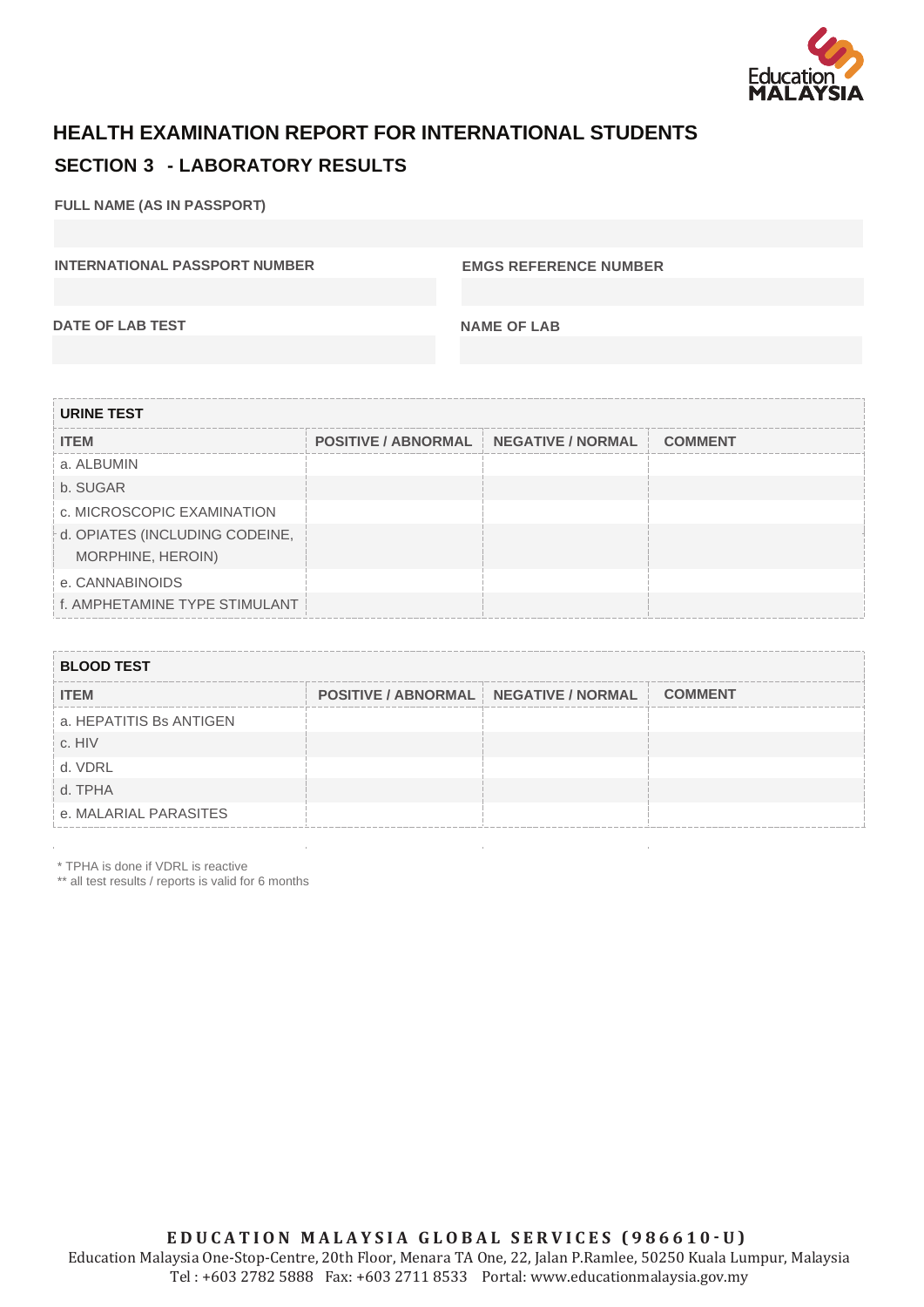

## **HEALTH EXAMINATION REPORT FOR INTERNATIONAL STUDENTS SECTION 4 - CHEST X-RAY FINDINGS**

**FULL NAME (AS IN PASSPORT)**

**INTERNATIONAL PASSPORT NUMBER EMGS REFERENCE NUMBER** 

**DATE OF CHEST X-RAY**

**PLACE OF CHEST X-RAY**

**CHEST X-RAY NO.**

**COMMENT**

| <b>ITEM</b>                                             | <b>NORMAL</b> | <b>ABNORMAL</b> | <b>COMMENT</b> |
|---------------------------------------------------------|---------------|-----------------|----------------|
| <b>THORACIC CAGE</b>                                    |               |                 |                |
| <b>HEART SHAPE AND SIZE</b><br>CTR IF APPLICABLE)       |               |                 |                |
| <b>LUNG FIELDS</b>                                      |               |                 |                |
| <b>MEDIASTHNUM AND HILA</b>                             |               |                 |                |
| PLEURA / HEMIDIAPHRAGMS /<br><b>COSTOPHRENIC ANGLES</b> |               |                 |                |
| <b>FOCAL LESION</b>                                     |               |                 |                |
| ANY OTHER ABNORMALITIES                                 |               |                 |                |
| <b>IMPRESSION</b>                                       |               |                 |                |